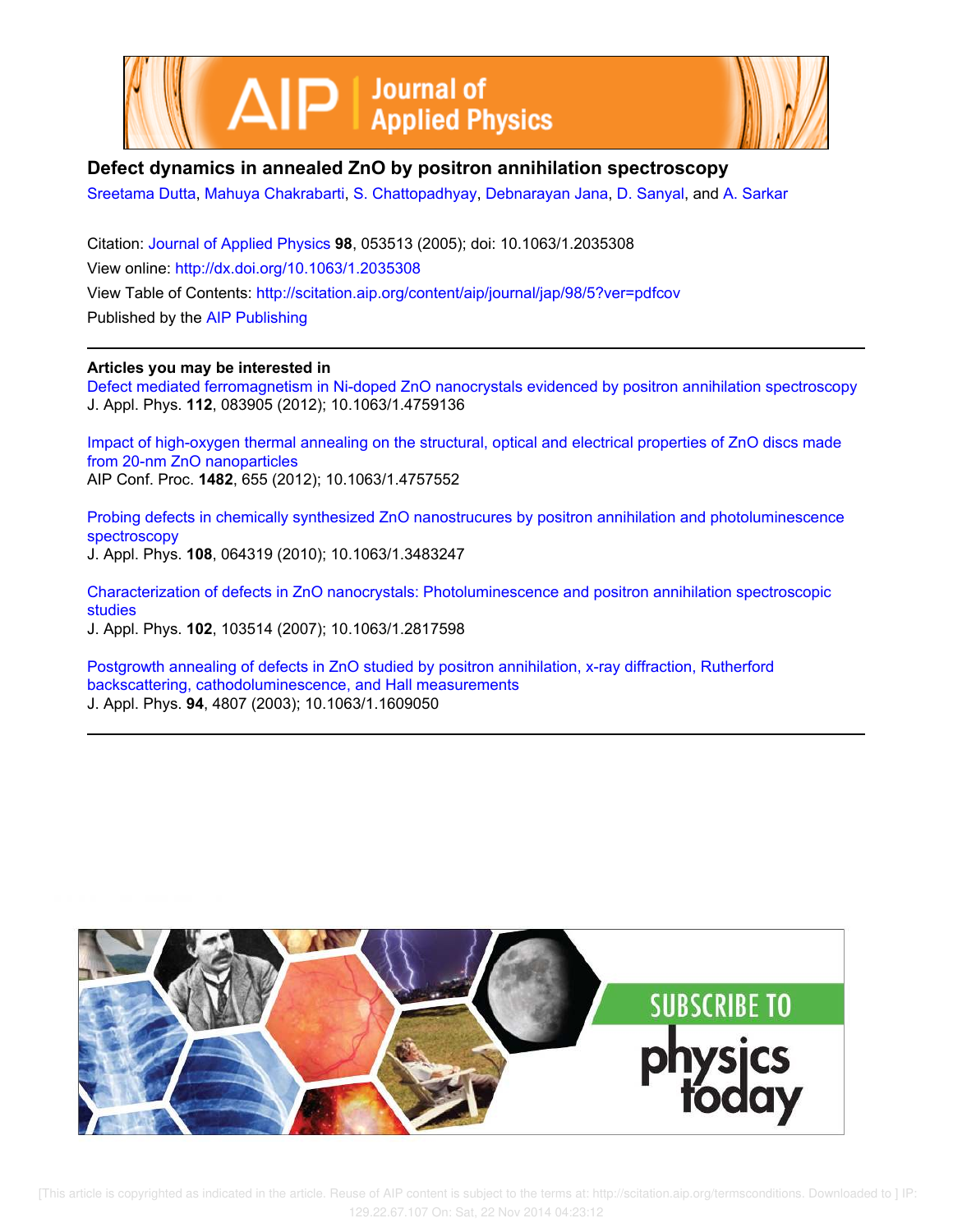# **Defect dynamics in annealed ZnO by positron annihilation spectroscopy**

Sreetama Dutta, Mahuya Chakrabarti,<sup>a)</sup> S. Chattopadhyay, and Debnarayan Jana<sup>b)</sup>

*Department of Physics, University of Calcutta, 92 Acharya Prafulla Chandra Road, Kolkata 700 009, India*

D. Sanyal

*Variable Energy Cyclotron Centre, 1/AF, Bidhannagar, Kolkata 700 064, India*

A. Sarkar

*Department of Physics, Bangabasi Morning College, 19 Rajkumar Chakraborty Sarani, Kolkata 700 009, India*

(Received 15 December 2004; accepted 25 July 2005; published online 13 September 2005)

As-supplied polycrystalline ZnO samples (purity 99.9% from Sigma-Aldrich, Germany) have been annealed at different temperatures and subsequently characterized by positron annihilation spectroscopy, x-ray-diffraction (XRD) analysis, thermogravimetric analysis (TGA), and resistivity measurements. Positron annihilation lifetime analysis and coincidence Doppler-broadened electron-positron annihilation  $\gamma$ -radiation (CDBEPAR) line-shape measurements have been employed at a time to identify the nature of defects in differently annealed ZnO materials. Annealing up to 300  $\degree$ C, an increase of defect lifetime ( $\tau_2$ ) as well as shape parameter (*S* parameter) has been observed. Further annealing causes a large decrease of  $\tau_2$  and *S* parameter. TGA study shows considerable mass loss from ZnO as the annealing temperature is increased above 300 °C. This is possibly due to oxygen evaporation from the sample. The *c*-axis lattice parameter, extracted from the XRD spectra, shows an increase due to annealing above 600  $^{\circ}$ C, which is a signature of the presence of a huge number of oxygen vacancies. Resistivity variations of the annealed samples are also consistent with the TG and XRD analyses. The ratio curve analysis of the CDBEPAR spectra successfully probes the change in zinc-related vacancy defects in annealed ZnO. © *2005 American Institute of Physics.* [DOI: 10.1063/1.2035308]

### **I. INTRODUCTION**

Investigation on ZnO is going on for decades, however, its recent surge is a matter of fact. This wide band-gap semiconducting compound has immense potential for use in next generation electro-optic devices such as ultraviolet (UV) light-emitting diodes (LEDs), blue luminescent devices, UV lasers, gas sensors, $1-3$  etc. The most discussed issue related to ZnO is defects, either native or artificially incorporated.<sup>4,5</sup> It is well known that defects in such materials affect strongly the structural, electrical, and optical properties. A proper understanding on the nature of defects in ZnO is essential for a better tuning of material properties. Recent interest has been focused on identifying various native defects (vacancies and interstitials at O or Zn sites) and their role in heat-treated,  $6-8$ ion-irradiated, $\frac{9,10}{9}$  or nanosized ZnO.<sup>11</sup> An interesting correlation of oxygen vacancy concentration and green luminescence from  $ZnO$  has also been observed.<sup>12</sup> In the present study, an as-supplied ZnO material has been investigated from positron annihilation spectroscopy (PAS), x-ray diffraction (XRD), thermogravimetric analysis (TGA), and resistivity measurements. The particular importance of positron annihilation spectroscopy for identification of vacancy-type defects in a solid is well known.<sup>13,14</sup> Fortunately, vacancy defects at zinc and oxygen sites are most abundant in the

ZnO (Ref. 15) system. The evolution of such defects with increasing annealing temperature is being presented in greater detail. This paper employs the ratio curve analysis to understand the defect dynamics in ZnO due to annealing.

Positron annihilation lifetime (PAL) spectroscopy deals with the measurement of the lifetime of positrons  $(\sim 100-400 \text{ ps})$  in a solid.<sup>16</sup> Positrons injected from a radioactive source (here <sup>22</sup>Na) get thermalized within  $1 - 10$  ps inside a solid and annihilate with an electron of that material. It is well known that positrons preferentially populate (and annihilate) in the regions where electron density, compared to the bulk of the material, is lower (e.g., vacancy-type defects, vacancy clusters, and microvoids). The lifetime of positrons trapped in defects is comparatively longer with respect to those that annihilate at defect-free regions. An analysis of the PAL spectrum, thus, throws light on the nature and abundance of defects in the material. The other PAS technique, Doppler broadening of the positron annihilation radiation line-shape measurement, is useful to study the momentum distribution of electrons in a material.<sup>17,18</sup> Depending on the electron momentum (p), the 511-keV  $\gamma$  rays (electronpositron annihilated) are Doppler shifted by an amount  $\pm \Delta E = p_L c/2$  in the laboratory frame where  $p_L$  is the component of the electron momentum  $(p)$  along the direction of measurement. Using high-resolution high-purity germanium (HPGe) detectors one can measure the spectrum of Dopplershift 511-keV  $\gamma$  rays. The wing region of the 511-keV spectra (higher value of  $p_L$ ) carries the information about the annihilation of positrons with the core electrons. The mo-

a)Present address: Variable Energy Cyclotron Centre, 1/AF, Bidhannagar, Kolkata 700 064, India

b)Author to whom correspondence should be addressed; electronic mail: d.jana@cucc.ernet.in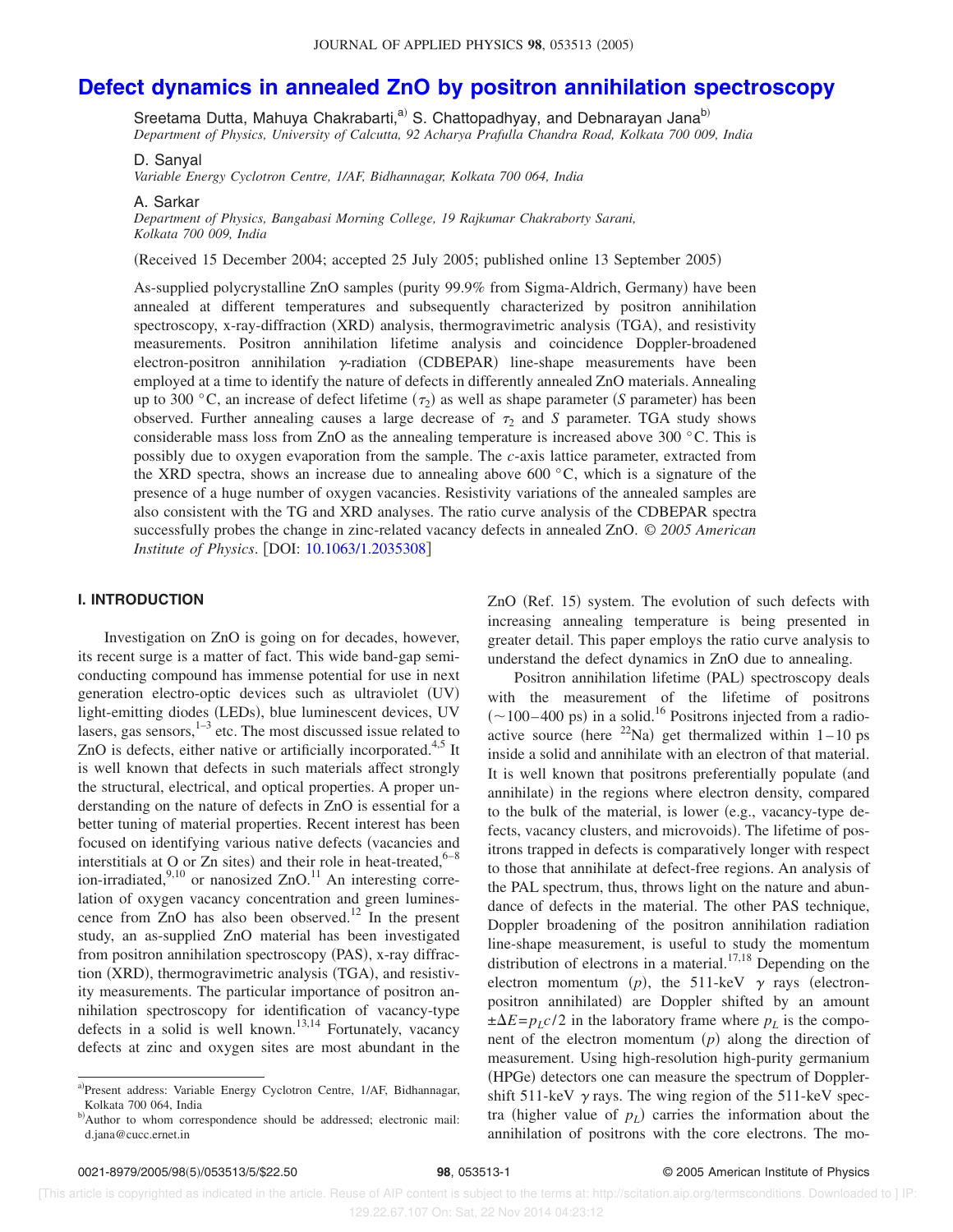menta of the core electrons are element specific $19$  and hence the atoms surrounding a defect can be probed by proper analysis of the measured spectra.

#### **II. EXPERIMENT AND DATA ANALYSIS**

As-supplied polycrystalline ZnO powder has been palletized and annealed at 200, 300, 400, 600, 800, and 1000 °C for 18 h followed by slow cooling  $(30 °C/h)$  in air. The XRD data has been collected in a Philips PW 1710 automatic diffractometer with Cu  $K\alpha$  radiation. The average grain size of the powdered samples has been determined by Scherrer formula.<sup>20</sup> The TGA of an unannealed ZnO sample has been performed in a Mettler Toledo-TGA/SDTA 851<sup>e</sup> instrument from room temperature to 800 °C. Room-temperature resistivity measurements have been carried out by four-probe technique using a Keithley 2182 nanovoltmeter and 2400 constant current source. Very high resistances of the unannealed 200 and 300 °C samples have been measured by a two-probe Keithley 6514 electrometer. For positron annihilation studies, a 10- $\mu$ Ci <sup>22</sup>Na positron source (enclosed in thin mylar foils) has been sandwiched between two identical plane-faced ZnO pellets. The PAL spectra have been measured with a fast-slow coincidence assembly<sup>16</sup> having a 182± 1-ps time resolution. Measured spectra have been analyzed by computer program PATFIT-88 (Ref. 21) with necessary source corrections to evaluate the possible lifetime components  $\tau_i$  and their corresponding intensities  $I_i$ . The  $two-elector<sup>22</sup>$  coincidence Doppler-broadened electronpositron annihilation  $\gamma$ -radiation (CDBEPAR) spectrum has been measured by a HPGe detector (efficiency of 13% and energy resolution of 1.3 keV for the 514-keV line of  ${}^{85}Sr$ ) and a  $3 \times 3$ -in.<sup>2</sup> NaI (Tl) crystal coupled to a RCA 8850 photomultiplier tube placed at an angle of 180°. The use of the two detectors in coincidence helps to suppress the background in the measured Doppler-broadened spectrum and hence the contributions of higher-momentum electrons (core electrons) can be estimated.<sup>23</sup> In the present experiment, the peak to background (607 to 615 keV) ratio is 14 000:1. The energy per channel of the multichannel analyzer has been set to 22 eV. The CDBEPAR spectra for each sample have been analyzed by evaluating the so-called shape parameter *S* parameter) and wing parameter (*W* parameter).<sup>18</sup> The *S* parameter, calculated as the ratio of counts in the central area of the 511-keV photopeak (|511 keV− $E_{\gamma}$ | ≤0.86 keV) and the total area of the photo peak (|511 keV− $E_{\gamma}$ | ≤4.25 keV), represents the fraction of positrons annihilating with the lower momentum electrons. The *W* parameter, calculated as the ratio of counts in the wing region of the 511-keV photopeak  $(1.6 \text{ keV} \le |E_{\gamma} - 511 \text{ keV}| \le 4 \text{ keV})$  and the total area of the photopeak, represents the fraction of positrons annihilating with the higher-momentum electrons. The ratio curves<sup>23–25</sup> from each CDBEPAR spectra of the ZnO samples has been constructed by dividing the counts at the same energy with that of a standard CDBEPAR spectrum (spectrum of Al single crystal in the same setup).



FIG. 1. X-ray-diffraction patterns for the unannealed and annealed ZnO samples.

#### **III. RESULTS AND DISCUSSION**

The XRD patterns for unannealed and annealed samples are shown in Fig. 1. The results of PAL spectra analysis for all ZnO samples have been shown in Table I and Fig. 2. All lifetime spectra are found to be best fitted with three lifetime components, yielding a very long  $(>1.1 \text{ ns})$  positron lifetime component  $(\tau_3)$  with intensity  $\sim$ 3%. This component is due to the formation of orthopositronium and its subsequent decay as parapositronium by pick-off annihilation. In polycrystalline samples, there always exist microvoids where positronium formation is favorable.<sup>16</sup> The short lifetime component  $(\tau_1 \sim 145 \text{ ps})$  is generally attributed to the free annihilation of positrons. The most important lifetime component is the intermediate one,  $\tau_2$ , which arises from the annihilation of positrons at defect sites.<sup>13</sup> It is interesting to note that the defect lifetime in the present ZnO samples increases with annealing temperature up to 300 °C. A distinct decrease of  $\tau_2$  has been observed for annealing higher than 400 °C, which eventually saturates at 800 °C. The variation of the corresponding intensity  $(I_2)$  with the annealing temperature has been shown in the Fig. 2 as an inset. One can construct

TABLE I. Table showing the results of resistivity measurements, XRD analysis, and part of the positron lifetime analysis.

| Annealing temperature<br>$(^\circ C)$ | Resistivity<br>$(\Omega$ cm) | $\tau_1$<br>(ps) | I <sub>1</sub><br>$(\%)$ | $\tau_{3}$<br>(p <sub>S</sub> ) |
|---------------------------------------|------------------------------|------------------|--------------------------|---------------------------------|
| Unannealed                            | $8.4 \times 10^{7}$          | $147 \pm 2$      | $38.0 \pm 0.5$           | $1359 \pm 42$                   |
| 200                                   | $6.3 \times 10^{7}$          | $151 \pm 2$      | $36.8 \pm 0.5$           | $1339 \pm 35$                   |
| 300                                   | $2.7 \times 10^{7}$          | $144 + 2$        | $32.5 + 0.5$             | $1429 \pm 41$                   |
| 400                                   | $7.982 \times 10^5$          | $144 + 2$        | $34.0 \pm 0.5$           | $1305 \pm 33$                   |
| 600                                   | $5.198 \times 10^5$          | $155 \pm 2$      | $46.0 \pm 0.5$           | $1272 \pm 34$                   |
| 800                                   | $1.928 \times 10^{2}$        | $149 \pm 2$      | $51.5 \pm 0.5$           | $1205 \pm 28$                   |
| 1000                                  | $6.297 \times 10^{0}$        | $141 + 2$        | $57.5 + 0.5$             | $1441 \pm 39$                   |

 [This article is copyrighted as indicated in the article. Reuse of AIP content is subject to the terms at: http://scitation.aip.org/termsconditions. Downloaded to ] IP: 129.22.67.107 On: Sat, 22 Nov 2014 04:23:12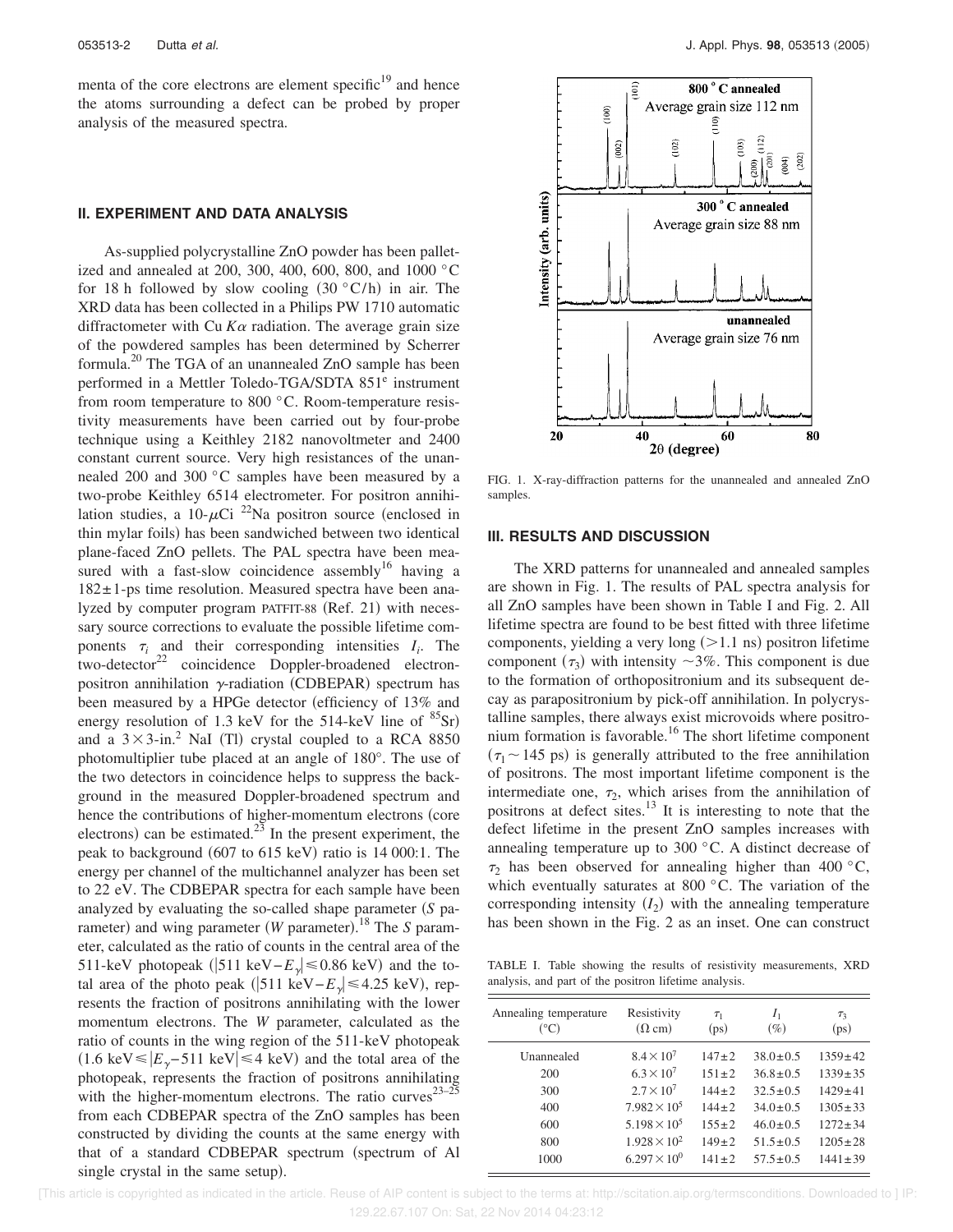



FIG. 3. Ratio curves of the experimental electron-positron momentum distributions for unannealed and annealed ZnO samples with respect to standard electron-positron momentum distribution of a defect-free Al single crystal. The inset shows the relative position of the ratio curve peaks for the ZnO samples with annealing temperature.

FIG. 2. Variation of  $\tau_2$  (positron lifetime at defects), average position lifetime  $(\tau_{av})$ , bulk positron lifetime  $(\tau_B)$ , and *S* parameter with annealing temperature for the ZnO samples. The inset shows the variation of  $I_2$  (intensity corresponding to  $\tau_2$ ) with annealing temperature. The annealing temperature of the unannealed ZnO sample has been taken as  $30 °C$  (room temperature).

positron average lifetime,  $\tau_{av}$ [= $(\tau_1 I_1 + \tau_2 I_2) / (I_1 + I_2)$ ], and positron bulk lifetime,  $\tau_B$ [= $(I_1+I_2)/(I_1/\tau_1+I_2/\tau_2)$ ], from  $\tau_1$ ,  $\tau_2$ ,  $I_1$ , and  $I_2$ . An increase of  $\tau_{av}$  reflects the overall enhancement of defects in the sample. Here  $\tau_{av}$  and  $\tau_B$  both show their respective highest values for the 300 °C annealed ZnO sample. The CDBEPAR shape parameter (S parameter) also increases slowly up to 300 °C. Such an increase is due to an enhancement of open volume defects in the system and a subsequent increase of lower-momentum electron contribution in CDBEPAR spectra. The *S* parameter starts to decrease from 400 °C annealing. For 1000 °C-annealed ZnO it reaches to its lowest value. A decrease of *S* parameter indicates increasing annihilation of positrons with highermomentum electrons or core electrons. To identify these higher-momentum electrons, CDBEPAR spectra for the unannealed and annealed ZnO samples have been analyzed by constructing ratio curves with the CDBEPAR spectrum of the defect-free Al single crystal (Fig. 3). Figure 3 shows a peak at the momentum value  $\sim$ 11×10<sup>-3</sup>  $m_0c$  for unannealed and annealed samples. The important result is that the peak heights for the 600, 800, and 1000 °C-annealed samples are quite large compared to that of the unannealed and 200, 300, and 400 °C-annealed samples. Generally, ratio curves of the oxide materials $19,25$  with respect to Al or Si show a peak near

 $11 \times 10^{-3}$  *m*<sub>0</sub>*c*, which is the contribution of oxygen 2*p* electrons in the annihilation process. But the scenario in ZnO becomes intriguing as pure Zn may also contribute to this peak.<sup>19,26</sup> In fact, the peak positions in Fig. 3 shift systematically towards the higher momentum for the samples annealed above  $400 °C$  (inset of Fig. 3). A shoulder, although not very prominent, appears near a momentum value of 17  $10^{-3}$  *m*<sub>0</sub>*c* for 800 and 1000 °C-annealed samples. The exact position and its relative intensity may be found after perfect deconvolution $19$  of such ratio curves and has been attributed as the signature of positron annihilation with the 3*s* electrons of Zn. So, it is evident that positrons annihilate more with electrons of the Zn atoms in case of samples annealed at 600, 800, and 1000 °C than the other samples. Higher vacancy concentration in a sample leads to larger positron annihilation probability with low-momentum valence electrons. The strongly bound core electrons, closer to the nucleus, have little probability of annihilation with positrons inside a vacancy such as free space. Reduction of Zn vacancies allows more positrons to be annihilated in the defect-free regions of a ZnO crystal. Consequently, the annihilation of positrons with the core electrons of zinc and oxygen is increased. The positron annihilation with core electrons of oxygen is insignificant<sup>27</sup> and the Zn core electrons mainly contribute to the higher-momentum part of the CD-BEPAR spectrum. To get a little more insight into the scenario, the ratio curves of the annealed samples with respect to the unannealed one has been presented in Fig. 4. A clear difference in the ratio curves between the 600, 800, and 1000 °C-annealed and 200 and 300 °C-annealed samples can be observed above the momentum value  $5 \times 10^{-3}$   $m_0c$ . The appearance of the prominent dip in the momentum value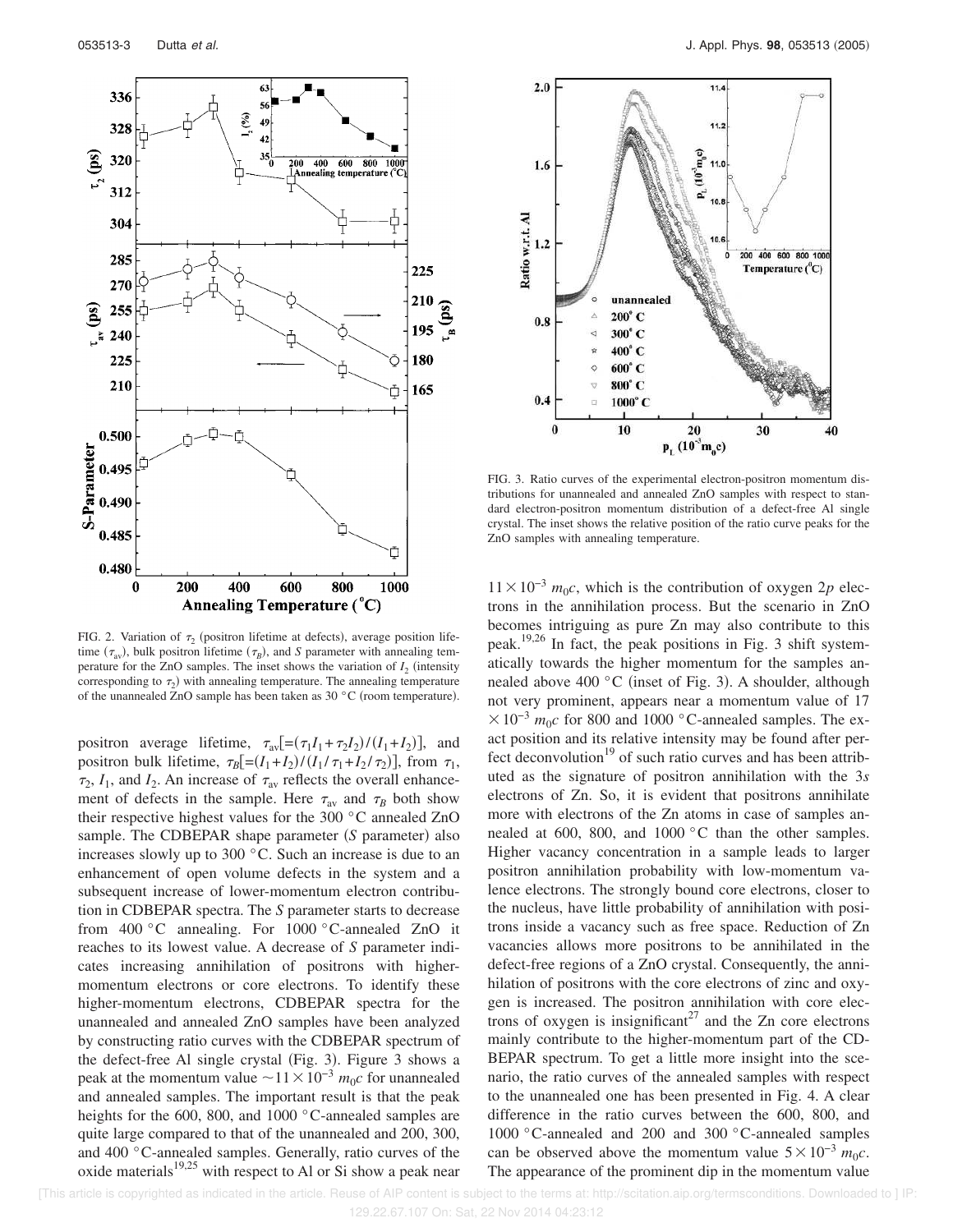

FIG. 4. Ratio curve of the experimental electron-positron momentum distributions for the annealed ZnO samples with respect to the same unannealed ZnO.

 $\sim$ 17 × 10<sup>-3</sup>  $m_0c$  represents that in 200 and 300 °C-annealed samples positrons are less annihilating with the core electrons of the Zn ions. The presence of Zn vacancies in these samples, presumably as vacancy clusters at grain boundaries, $28$  can be understood. Typical values of positron lifetimes originating from O vacancy and Zn vacancy in ZnO are, respectively, 180 and 237 ps.<sup>4</sup> The defect lifetime of  $\tau_2$  $\sim$  330 ps, as observed in our case, also supports the clustering of Zn vacancies. However, few Zn vacancies may also exist within the grains. As the annealing temperature is increased from room temperature, the intragrain Zn vacancies gradually move to their more favored grain-boundary regions where the annihilation probability of positrons is very high. This fact is reflected from the increase of  $\tau_2$ ,  $\tau_{av}$ , and *S* parameter with annealing temperatures up to 300 °C. Such an increase of the positron annihilation parameters is typical for polycrystalline<sup>28</sup> or irradiated ZnO (Refs. 9 and 10) samples. In fact, we have recently observed<sup>29</sup> similar results in nanocrystalline ZnO. In single-crystalline ZnO, Zn vacancies exist<sup>4</sup> but their concentration is low and uniform. Hence, the agglomeration of defects in some preferred regions (for heating up to 300 $\degree$ C) does not take place and the subsequent increase of  $\tau_2$ ,  $\tau_{av}$ , and *S* parameter has not been observed.<sup>9</sup> Above some annealing temperature, oxygen vacancy formation predominates in ZnO material (detailed in the next paragraph) and Zn interstitials are also generated. These Zn interstitials become mobile at higher temperatures and recombine with Zn vacancies and a decrease in  $\tau_2$ ,  $\tau_{av}$ , and *S* parameter is observed. The observed small grain growth in the annealed samples (Fig. 1) is due to the annihilation of Zn vacancy defects from the grain boundaries.

To confirm the oxygen vacancy formation in ZnO due to annealing, TGA and XRD analyses have been performed. The mass loss with increasing temperature as seen in the TGA curve of Fig. 5 is due to oxygen evaporation<sup>8</sup> from the



FIG. 5. TGA curve of the unannealed ZnO sample.

sample. Maximum loss occurred at the temperature range of 250– 370 °C. The effect of annealing on the *c*-axis lattice parameter calculated from (002) peaks of each x-ray diffractograms has been shown in Fig. 6. The presence of considerable oxygen vacancies expands the ZnO lattice $30$  as is seen from the variation of the *c*-axis length. Results of resistivity measurement (Table I) also show a huge reduction of resistivity for the samples annealed at temperatures higher than 300 °C. This is also consistent with the increase of native oxygen vacancies in the system.

At this juncture, we should recall that oxygen vacancies in ZnO (Refs. 4, 8, and 13) mostly bear positive charges and cannot trap positrons. This is in general true for positively charged anion vacancies in II-VI semiconductors. However, low-temperature positron lifetime results on ZnO cannot completely rule out a weak but finite positron trapping at oxygen vacancies at room temperature.<sup>4</sup> To identify the different positron trapping sites, if any, we have also plotted the



FIG. 6. Variation of *c*-axis lattice parameter of ZnO with annealing temperature.